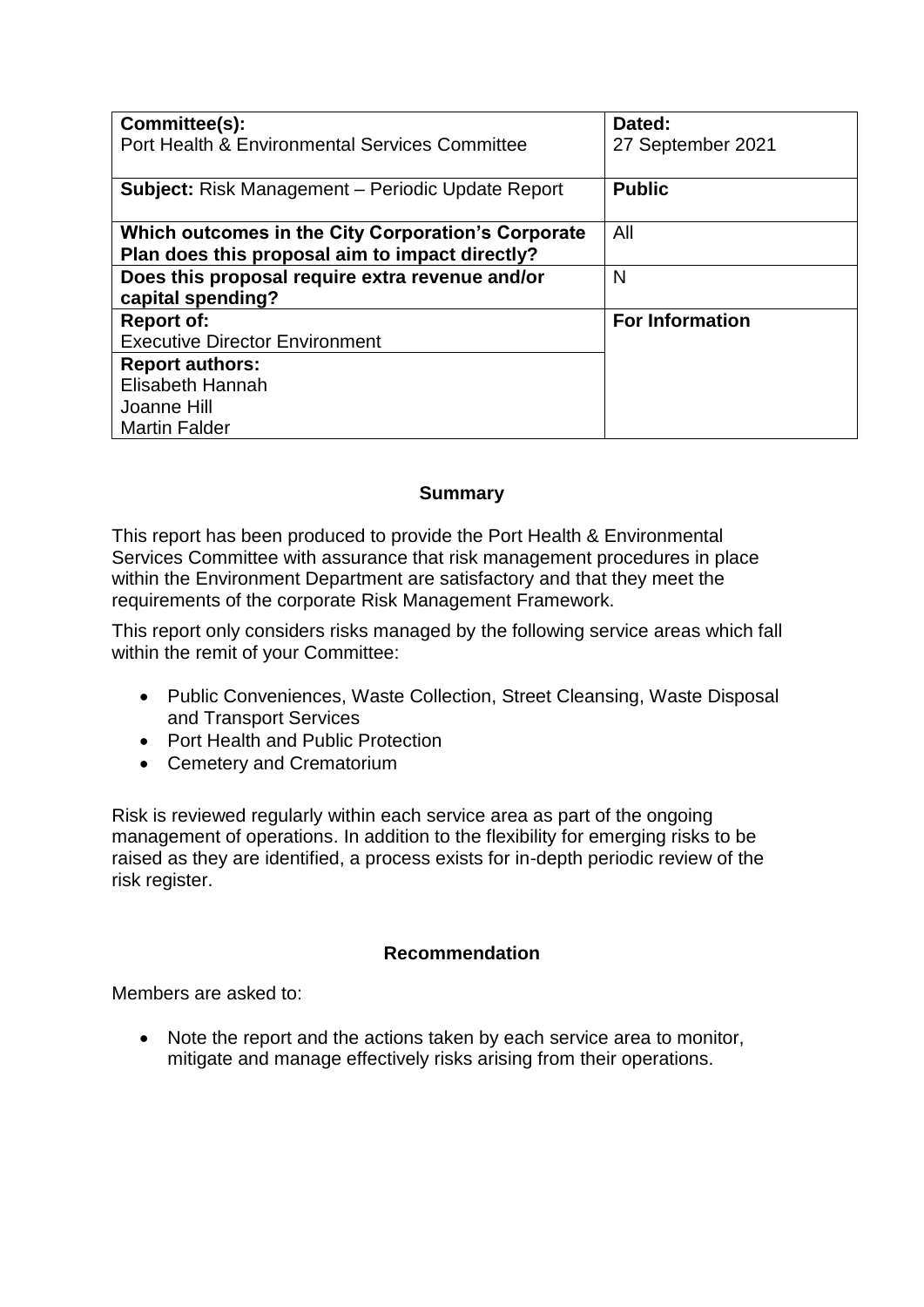# **Main Report**

# **Background**

- 1. The Risk Management Framework of the City of London Corporation requires each Chief Officer to report regularly to Committee on the key risks faced by their department.
- 2. Appendices 2, 3 and 4 present the current Risk Register Summaries of the following service areas which fall within the remit of your Committee:
	- Public Conveniences, Waste Collection, Street Cleansing, Waste Disposal and Transport Services
	- Port Health and Public Protection
	- Cemetery and Crematorium

### **Current Position**

3. This report provides an update on the key risks that exist in relation to the operations of the services areas within the Environment Department which fall within the remit of the Port Health and Environmental Services Committee.

### **Risk Management Process**

- 4. Risk Management is a standing agenda item at the regular meetings of each service area's Senior Management Team.
- 5. Between Management Team meetings, risks are reviewed in consultation with risk and control owners, and updates are recorded in the corporate risk management system (Pentana).
- 6. Regular risk management update reports are provided to this Committee in accordance with the City's Risk Management Framework.

### **Identification of New Risks**

- 7. New and emerging risks are identified through a number of channels, the main being:
	- Directly by Senior Management Teams as part of the regular review process.
	- In response to ongoing review of progress made against Business Plan objectives and performance measures, e.g., slippage of target dates or changes to expected performance levels.
	- In response to emerging events and changing circumstances which have the potential to impact on the delivery of services, such as Brexit and the COVID-19 pandemic.

The risk register may be refreshed over and above the stated process for review and oversight, in response to emerging issues or changing circumstances.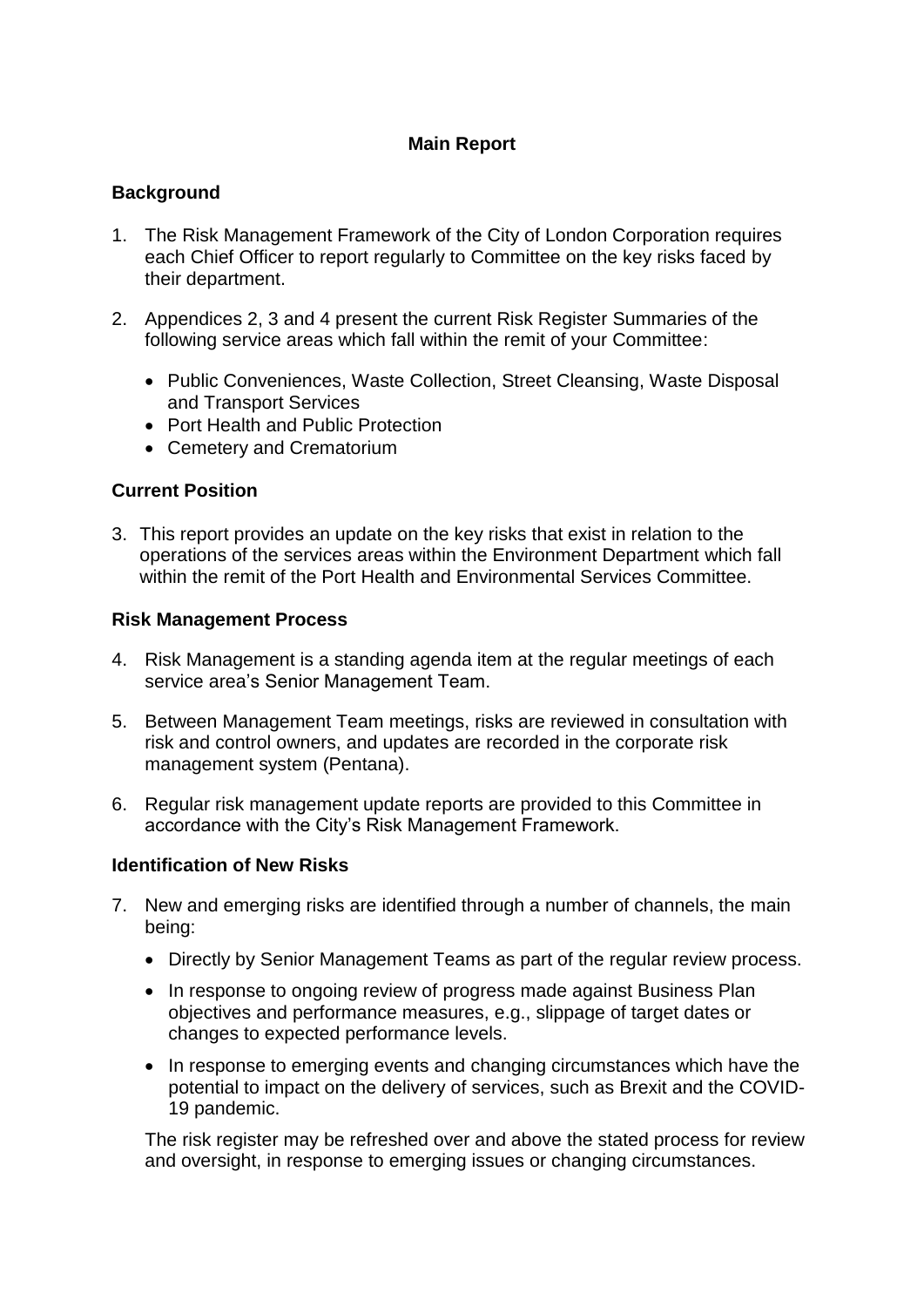## **COVID-19 Risks**

- 8. As part of the City Corporation's response to the threat of the COVID-19 virus affecting the operation of services and support for its stakeholders, a command and control structure has been implemented with Gold, Silver and Bronze levels to manage the ongoing situation.
- 9. Gold requested that all Silver Groups should develop COVID-19 risks that may affect the service areas that report to these groups. These risks are now recorded on the Pentana Risk system.
- 10. Guidance has been issued to all Chief Officers to report relevant Silver Group risks to their appropriate service/Grand Committee along with the regular risk update reports.
- 11. The COVID-19 risks for each relevant service area are included in the appendices to this report. Members are asked to note that, in general, no target date has been included for the mitigation of each risk given the current uncertainty over the duration of this pandemic.
- 12. This approach enables Members to question and seek assurance that COVID-19 risks, held at Silver Group, are being managed and mitigated effectively.

## **Summary of Key Risks**

### **Public Conveniences, Waste Collection, Street Cleansing, Waste Disposal and Transport Services**

13.The Risk Register for the Cleansing and Waste Service, attached as Appendix 2 to this report, includes one Red Departmental risk:

DBE-TP-01 Road Traffic Collision caused by City of London staff or contractor who is unfit to drive while on City business (Red 16)

DBE-TP-07 A major incident, such as flooding or fire, makes Walbrook Wharf unusable as a depot (Green 4)

14.The COVID-19 Risk Register for the Cleansing and Waste Service, attached as Appendix 2 to this report, includes five risks:

CVD19 SGPS 24 Failure by BRONZE to deliver the Waste and Litter service (Amber 12) CVD19 SGPS 25 Failure by BRONZE to deliver the Highways, Parking & Enforcement service (Amber 8)

CVD19 SGPS 26 Failure by BRONZE to deliver the Development & Construction service (Green 4)

CVD19 SGPS 27 Failure to deliver the New DBE – Finance (Green 4)

CVD19 SGPS 28 Failure to deliver the New DBE – Business Plan (Green 4)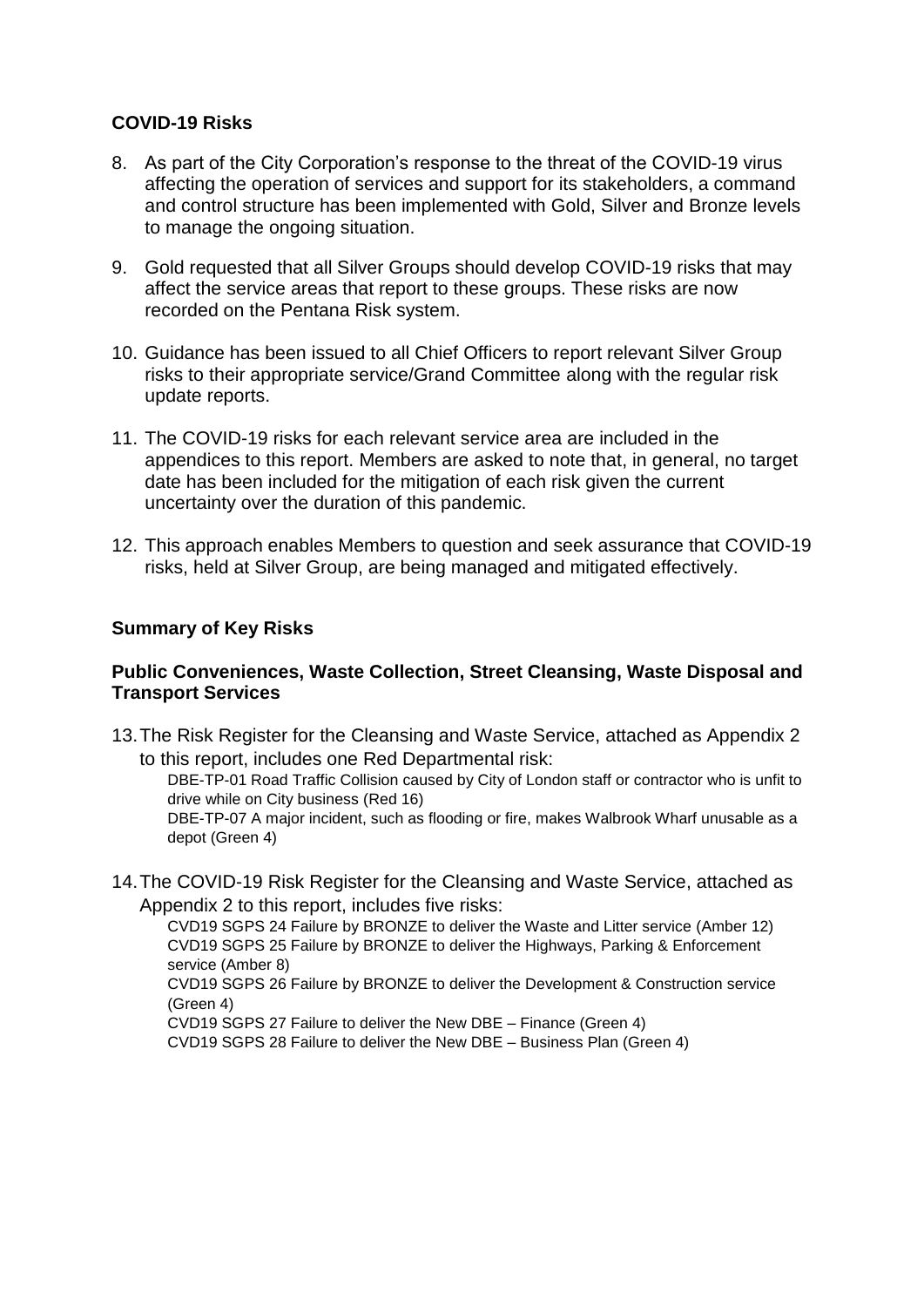## **Port Health and Public Protection**

15.The Risk Register for Port Health & Public Protection (PH&PP), attached as Appendix 3a to this report, includes one Amber Corporate risk and one Red Departmental risk:

> **CR21** Air Quality (Amber, 12) **MCP–PHPP 001** Brexit (Red, 24)

16.The COVID-19 Risk Register for PH&PP, attached as Appendix 3b to this report, includes four risks:

> **CVD19 SPGS 34** HARC Emerging recovery (Amber, 8) **CVD19 SGPS 20** HARC Animal welfare (Green, 4) **CVD19 SGPS 21** Port Health Imported food and feed (Green, 4) **CVD19 SGPS 22** Port Health Infectious disease control (Green, 4)

17.The PH&PP Service has an additional departmental risk which is exempt from public disclosure by virtue of paragraph 3 of Part 1 of Schedule 12A of the Local Government Act 1972. Appendix 5 to this report contains the details of the risk for consideration by Members in closed session.

# **Cemetery and Crematorium**

- 18. The Cemetery and Crematorium Risk Register for Port Health and Environmental Services Committee is attached to this report as Appendix 4a. The Cemetery and Crematorium risks are as follows:
	- OSD CC 003 Deterioration of buildings, plant and machinery (Amber, 8)
	- OSD CC 009 Systems Failure (Amber, 6)
	- OSD CC 010 Extreme Weather (Amber, 6)
	- OSD CC 011 Tree and plant diseases (Amber, 6)
- 19.All four risks remain at the same level as previously reported. Their target score is at the same level as their current score, and we 'accept' these risks.
- 20.The Open Spaces COVID-19 Risk Register for Port Health and Environmental Services Committee is attached to this report as Appendix 4b. Risks related to the operation of the Cemetery and Crematorium have been included. The risks included are as follows:
	- CVD19 SGPS 18 Failure of Cemetery & Crematorium Services (Green, 4)
	- CVD19 SGPS 37 Open Spaces Workforce Wellbeing (Amber, 8)
- 21.These risks remain at the same level as previously reported. Full details of these risks can be found at Appendix 4b.
- 22.In accordance with current corporate risk guidance, COVID-19 risks where the risk approach is set to 'Accept' have had their Target Score removed from the report.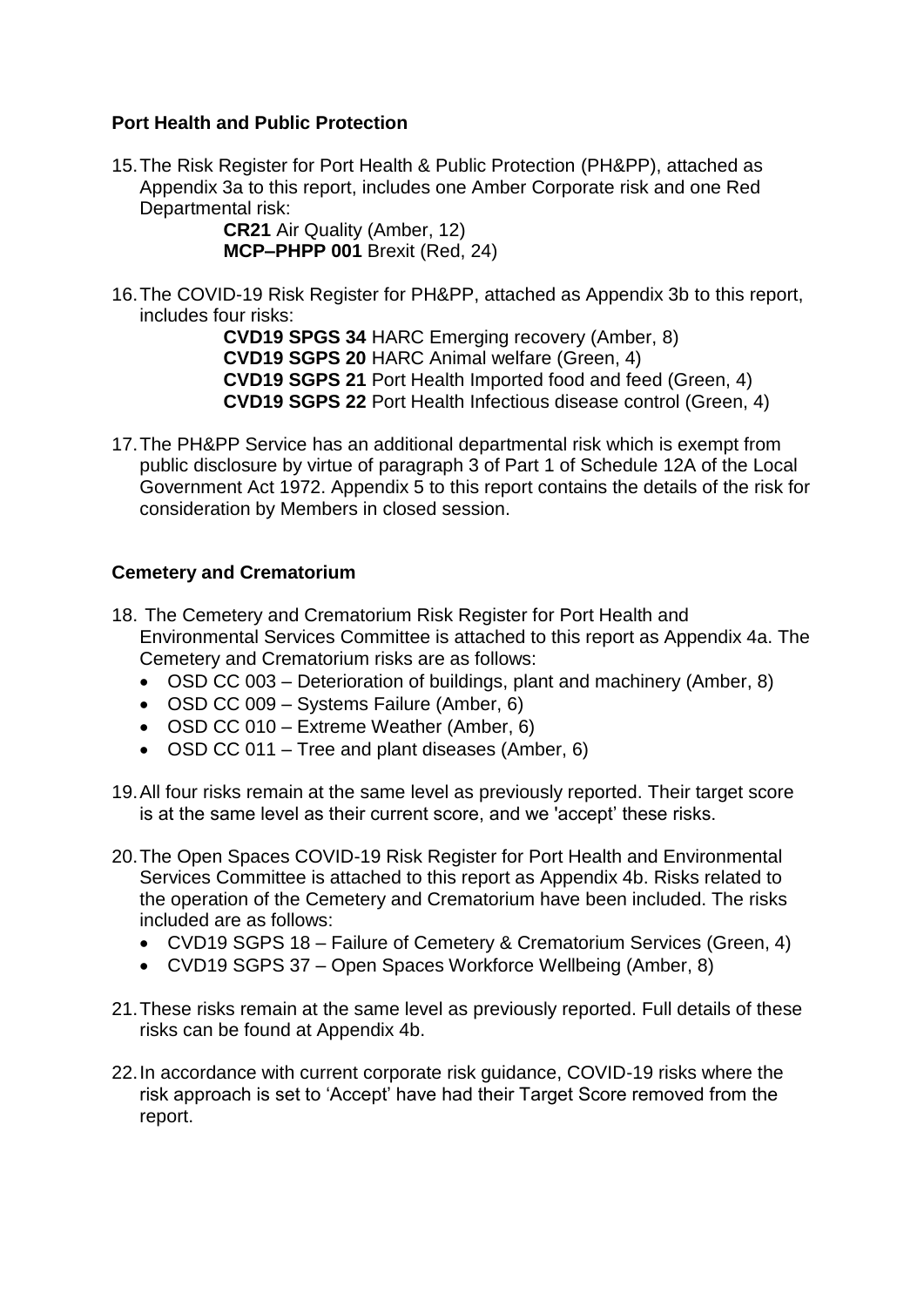## **Corporate & Strategic Implications**

**Strategic implications:** Effective management of risk is at the heart of the City Corporation's approach to delivering cost effective and valued services to the public as well as being an important element within the corporate governance of the organisation.

#### **Financial implications:** None

#### **Resource implications:** None

#### **Legal implications:** None

**Risk implications:** The proactive management of risk, including the reporting process to Members, demonstrates that each service area is adhering to the requirements of the City of London Corporation's Risk Management Policy and Strategy.

**Equalities implications:** There are no proposals in this report that would have an impact on people protected by existing equality legislation.

#### **Climate implications:** None

#### **Security implications:** None

#### **Conclusion**

23.Members are asked to note that risk management processes within each service area adhere to the requirements of the City Corporation's Risk Management Framework. Risks identified within the operational and strategic responsibilities of each area are proactively managed.

### **Appendices**

• Appendix 1 – City of London Corporation Risk Matrix

### • Appendix 2

a) Department of the Built Environment Risk Register b) Department of the Built Environment COVID-19 Risk Register

- Appendix 3 a) Port Health and Public Protection Risk Register b) Port Health and Public Protection COVID-19 Risk Register
- Appendix 4 a) Cemetery and Crematorium Risk Register b) Cemetery and Crematorium COVID-19 Risk Register
- Appendix 5 **(for consideration in Closed Session only)** Port Health & Public Protection **Non-Public** Risk Register